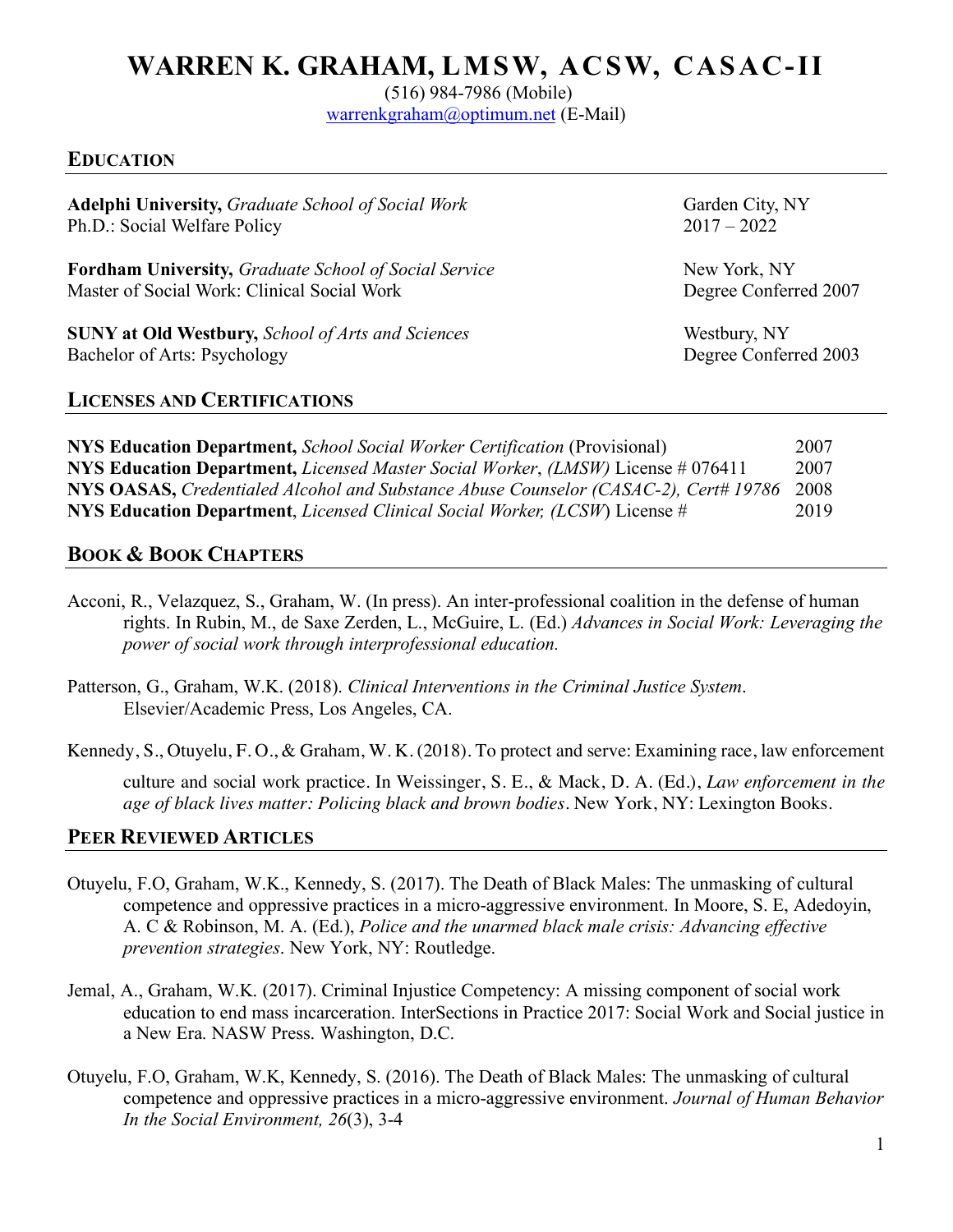Graham, W.K. (2011).Specialized Opportunities for Social Workers in the Courts. NASW Specialty Practice Sections. Issue1.Washington, DC.

## **OTHER PUBLICATIONS**

Graham, W.K. (2010). Juvenile Justice Reform: What Happens When You Lose a Team Member? Reclaiming Futures, Portland, O.R. http://www.reclaimingfutures.org/blog/node/1283

### **EDITORIAL DUTIES**

Peer Reviewer, University of Houston Graduate College of Social Work, Perspectives on Social Work Doctoral Journal, 2017- Present

#### **ACADEMIC PRESENTATIONS**

- Rabeno, R., Graham, W. "Didactic and Experiential Approaches to Advance Human Rights within Social Work Field Education Courses and Practicum" presented at the New York State Social Work Education Association, Saratoga Springs, NY, November 2019
- Acconi, R., Velazquez, S., Graham, W. "An Interprofessional Coalition in the Defense of Human Rights," presented at the New York State Social Work Education Association, Saratoga Springs, NY, November 2019
- Graham, W.K, Kennedy, S., Otuyelo, F.O., Harris, J. "Policing Disenfranchised Communities: The role of the Social Work profession" presented at the NASW Annual Conference, Washington, D.C., June 2018
- Graham, W.K, Kennedy, S., Otuyelo, F.O., Harris, J. "Differential police response to protesting: When color matters" presented at the National Organization of Forensic Social Work, New Orleans, LA, June 2018
- Jemal, A., Graham, W.K. (Producers). (2018). Criminal Injustice Competency: A Missing Component of Social Work Education to End Mass Incarceration [Video webinar]. January 25th 2018
- Jemal, A., Graham, W.K., Tolbert, N. "Examining Criminal Justice Concentrations for Anti-Oppression Content" presented at the National Organization of Forensic Social Work, Boston, MA, July 2017
- Graham, W.K. "The Utility of Diversity, or Futility of Diversity: Supervising the Black Social Worker" presented at the Society for Social Work and Research, New Orleans, LA, January 2017

## **ACADEMIC APPOINTMENTS**

#### **Stony Brook University, School of Social Welfare** Stony Brook, NY *Adjunct Professor* 2019- Present

- Human Behavior in the Social Environment
- Contemporary Social Justice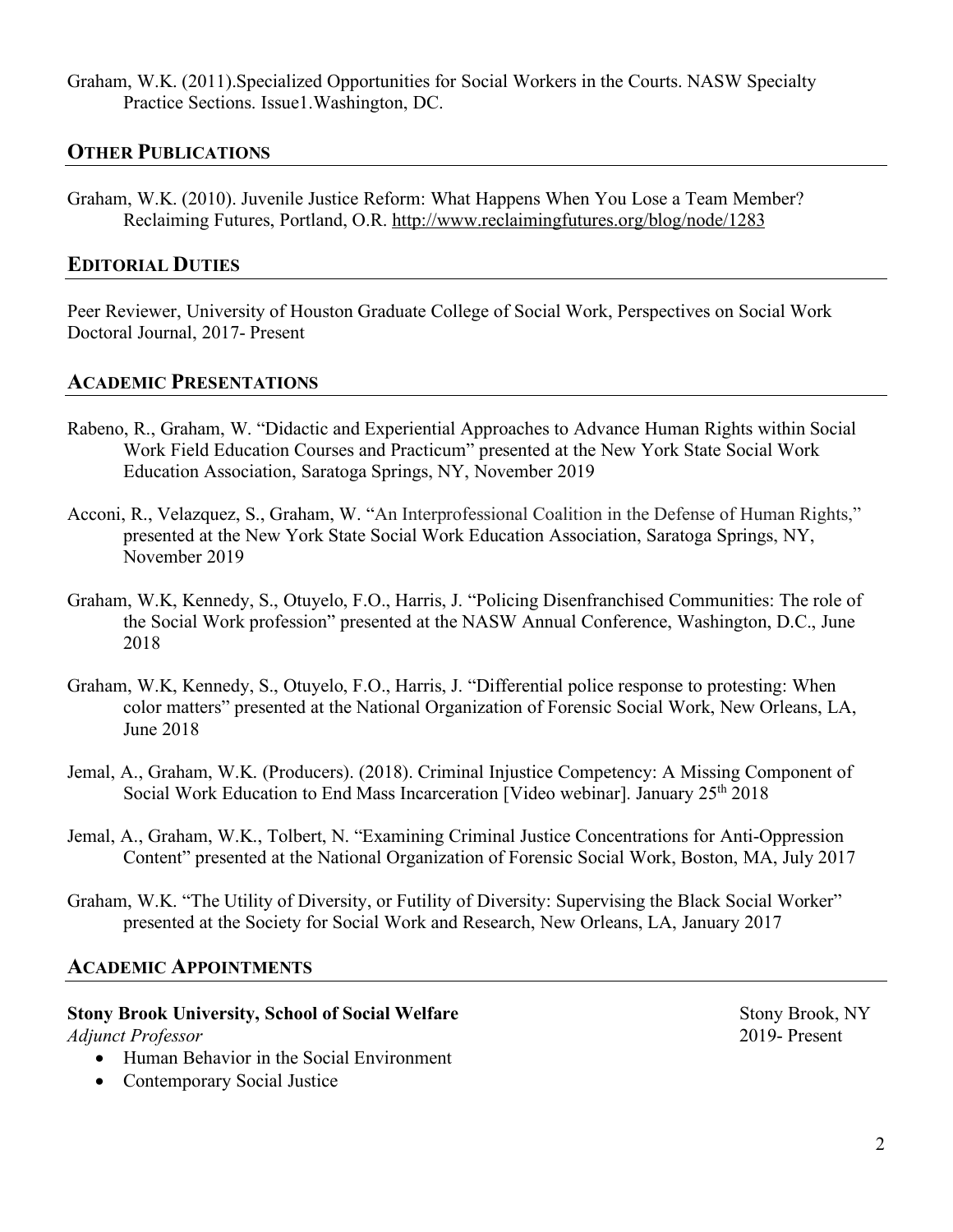| Adelphi University, Graduate School of Social Work<br><b>Adjunct Instructor</b><br>Advanced Social Work Practice with Individuals in a Family Context<br>$\bullet$<br>Oppression, Diversity, and Human Rights<br>$\bullet$<br><b>Foundations of Social Work Practice</b><br>$\bullet$                                                                                                                                                                                                                | New York, NY<br>2017-2018     |
|------------------------------------------------------------------------------------------------------------------------------------------------------------------------------------------------------------------------------------------------------------------------------------------------------------------------------------------------------------------------------------------------------------------------------------------------------------------------------------------------------|-------------------------------|
| Hunter College, Silberman School of Social Work<br><b>Adjunct Instructor</b><br>Introduction to Social Work, Pre-BSW Program course<br>$\bullet$<br>Participate in curriculum development, syllabus management, and accreditation<br>$\bullet$<br>BSW Field Instruction and Supportive Training, MSW SIFI Training<br>$\bullet$<br>Use Blackboard and Canvass to manage and deliver course content<br>$\bullet$                                                                                      | New York, NY<br>2015-2018     |
| Fordham University, Graduate School of Social Work<br><b>Adjunct Instructor, Online MSW Program</b><br>Human Behavior in the Social Environment II                                                                                                                                                                                                                                                                                                                                                   | Westchester, NY<br>2014-2014  |
| Touro College, Graduate School of Social Work<br><b>Adjunct Professor</b><br>Diversity and Oppression in Clinical Social Work Practice utilizing a P.I.E. Perspective<br>$\bullet$<br>Advanced Clinical Practice with Families and Couples<br>$\bullet$<br>Human Behavior in the Social Environment I and II<br>$\bullet$<br>Power, Privilege and Oppression in Society: Implications for Social Work Practice<br>$\bullet$<br>Participate in new course development and implementation<br>$\bullet$ | New York, NY<br>$2011 - 2015$ |
| Adelphi University, Graduate School of Social Work<br>Graduate Research Assistantship<br>Statistical analysis, developed Excel spreadsheets for research studies with Dean James Mullin, Ph.D.                                                                                                                                                                                                                                                                                                       | Garden City, N.Y<br>2010      |

## **GUEST LECTURER**

Hofstra University, Hempstead, NY. "Choices and Consequences," 2019 "Boyz N2 Men" Conference sponsored by the Cedarmore Corporation, June 15<sup>th</sup> 2019

Columbia University, New York, NY, "Privilege, Responsibility, and Oppression," Sept. 21, 2017

Silberman School of Social Work, New York, NY, "Forensic Social Work," Apr.13, 2016, Oct. 25, 2016

Molloy College, Continuing Education Program, Rockville Centre, NY, "Triple Threat: Substance Abuse, Mental Health, and HIV," 2010

"Nassau County Juvenile Treatment Court, Implementation and Overview" presented at the Law Guardian CLE Training Program, Nassau County Bar Association, Mineola, NY, April 2008

SUNY Old Westbury, Peer Counseling Group: Life after the Bachelor's Degree in Psychology, 2007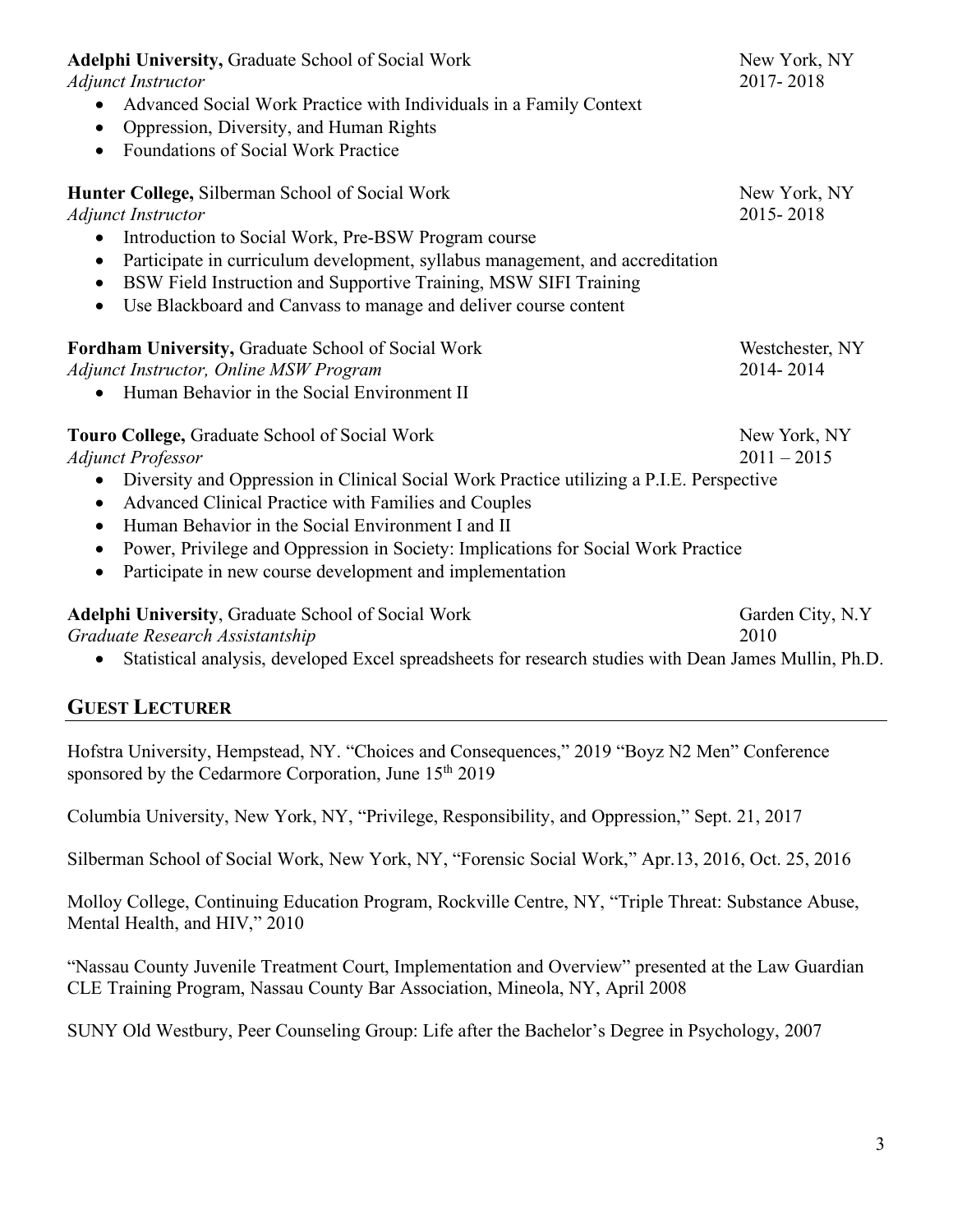### **PROFESSIONAL EXPERIENCE**

## **Stony Brook University School of Social Welfare** Stony Brook, NY

*Clinical Assistant Professor/Director of Field Education* 2018- Present

- Oversee the Office of Field Education, including the recruitment, management and support of all placements, field instructors, and faculty liaisons.
- Design, coordinate, implement, and evaluate all internships at the bachelor's, master's, and dual degree students for the School of Social Welfare.
- Maintain partnership agreements with field agencies.
- Utilize and update field software to manage files for students and practicum sites.
- Chair the Field Education Committee responsible for reviewing the implementation of approved policies and procedures that affect Field Education; to plan graduate and undergraduate field curricula in concert with the Curriculum Committee; and to regularly and systematically review and evaluate field curriculum (including quality of agencies and field instruction), conduct issues, and student grievance issues.
- As Co-chair Curriculum Committee; regularly and systematically assess the curricula in terms of their consistency with the School's mission, currency and ability to meet their goals; oversee the curricula goals of the undergraduate and MSW graduate programs of the School of Social Welfare to ensure appropriate consistency across the two programs; ensure compliance of the curricula with the CSWE standards for accreditation; review requests from the undergraduate and MSW graduate program committees for major changes in curricula or academic program changes
- As Interim Chair, Academic Standing Committee; responsible for reviewing and evaluating situations of undergraduate and MSW graduate students in which a student's academic standing may be at risk. Students' standing may be at risk due to academic performance, academic conduct, or potential misconduct.

## **Silberman School of Social Work at Hunter College New York, NY**

*Director of Field Education, BSW Program* 2014- 2018

- Assist in the planning, implementation and evaluation of all components of field education for the BSW program while in CSWE and NYSED accreditation process, with Program Planning Committee and BSW Program Director.
- Recruits, manages and supports all placements for undergraduate students to satisfy internship and gateway volunteer assignments
- Maintains partnership agreements with field agencies.
- Responds to field problems and issues of an administrative nature.
- Monitors placements to assure compliance with program and field competencies, policies and procedures.
- Provides orientations and educational seminars to field instructors, field liaisons, and students.
- Revises the field manual, syllabi, and provide students and field instructors with educational information, program requirements, educational forms, and agency/supervisor applications.

#### *Assistant Director of Field Education, MSW Program* 2014- 2018

- Coordinate field practicums associated with a specific field of practice for Graduate students.
- Perform outreach to stakeholders, convene and attend meetings of stakeholders to strengthen partnerships.
- Identify and monitors student internships in a field placement area; helps organize and facilitate placement.
- Supervise Field Advisors acting as liaisons between School of Social Work and Field Instructors.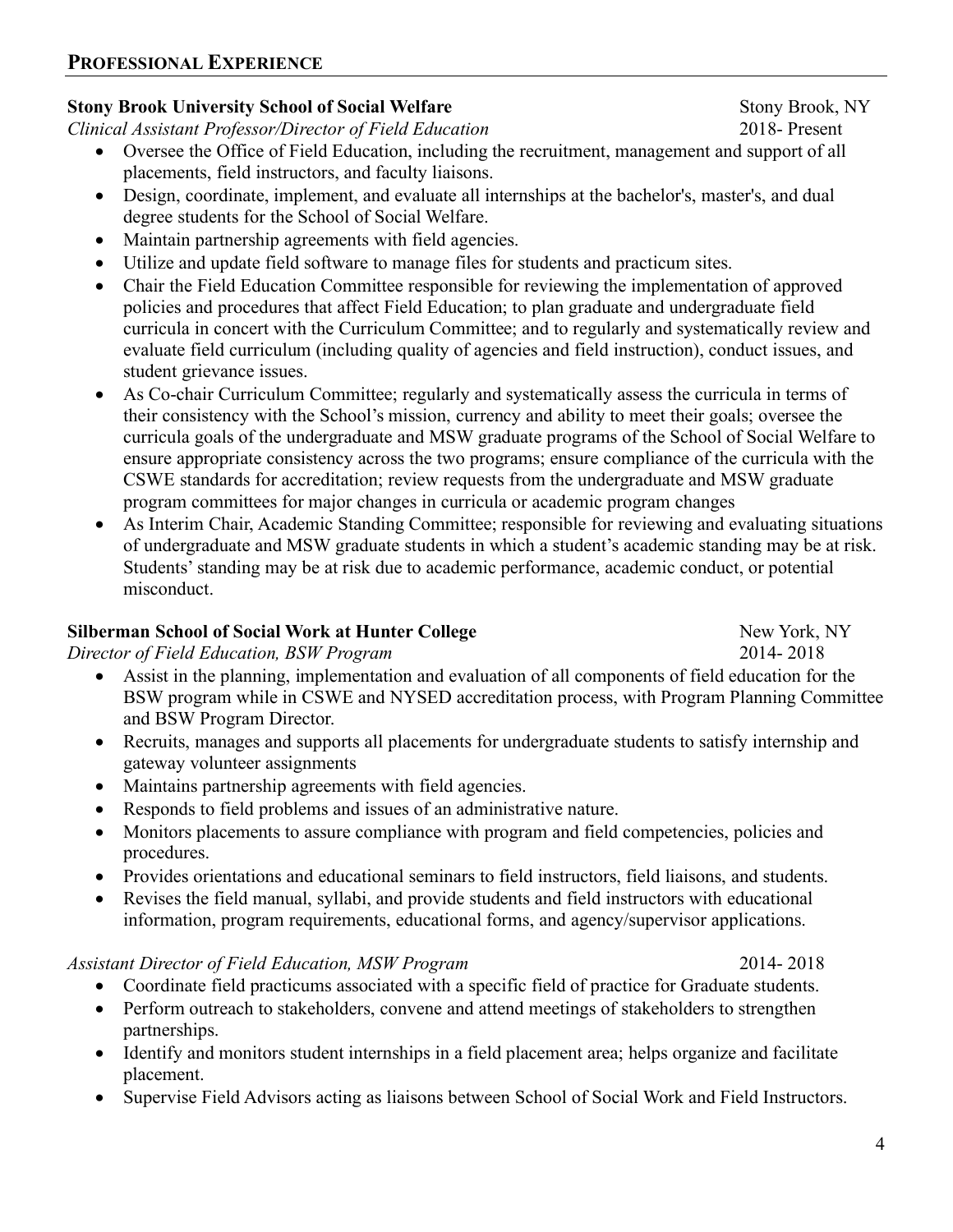• Plan, organize, and facilitate events and activities and assists with projects as assigned by the Dean and Director of Field Education for MSW Program.

• Field liaison for the OMH Dean's Consortium Project, Health & Mental Health Field of Practice Sub-Committee, and Social Justice Sub-Committee.

• Conduct annual student orientations to address field placement process and procedure, task assignments, process recordings, and other expectations in the field.

• Monitors placements to assure compliance with program and field competencies, policies and procedures.

## *Field Advisor for One- Year Residency Students* 2014- 2016

- Responsible for orientation, teaching, educational consultation, evaluation, and professional development of second year students and One Year Residency, first year students.
- Monitored and assessed student performance in the field practicum, reviewing process recordings to assess the learning process, and assigning grades to the placement experience.
- Liaised with Agency Education Coordinators to assist in the planning of student's OYR year practicum requirements.

## **North Shore Child and Family Guidance Center Roslyn, NY** Roslyn, NY

*Project Hope Program Director* 2012 – 2014

- As Program Coordinator, supervised team of 16 Crisis Counselors, Team Leaders, and Administrative staff that provide non-clinical crisis counseling and support for individuals, families, schools, businesses, community groups, service organizations and survivors of Hurricane Sandy.
- Facilitated in-service trainings to assist counselors perform Individual Crisis Counseling, Informational/Educational Support, Group Counseling, Public Education, Community Networking and Support, Resource Linkage, Assessment, and Referrals.
- Grant management, administrative oversight, program development and implementation.

*Field Instructor & Agency Education Coordinator*

- As Agency Internship Program Coordinator, administrative oversight of the development of the agency's participation in graduate level professional education placement program.
- As Field Instructor, supervised graduate interns in integrating theoretical methodology of engagement into practice setting with high needs, high risk adolescents.

*Coordinator of Community Services*

• As Coordinator of Community Services- Family Advocate Program, oversaw the intensive child and family services aimed at children and teens with serious emotional disturbances and their families; offering care coordination, crisis intervention in the home, case management and ADL skills.

## **The Interfaith Nutrition Network Hempstead, NY**

*Director of Emergency Services* 2011- 2012

- Oversaw three emergency housing shelters, network of 16 Soup Kitchens in 22 locations, 2000 volunteers, crisis management program, and departmental budget of \$1.3 million annually.
- Supervised 35 staff of social workers, managers, support staff, and per diems assisting guests with crisis intervention and prevention, goal identification and achievement, and obtaining housing.
- One of six Directors responsible for shaping corporate policy and agency practice.
- Coordinated staff training and development and in-service trainings to enhance social work services.
- Represented The INN at interagency consortiums, workgroups, and conferences relating to homeless services.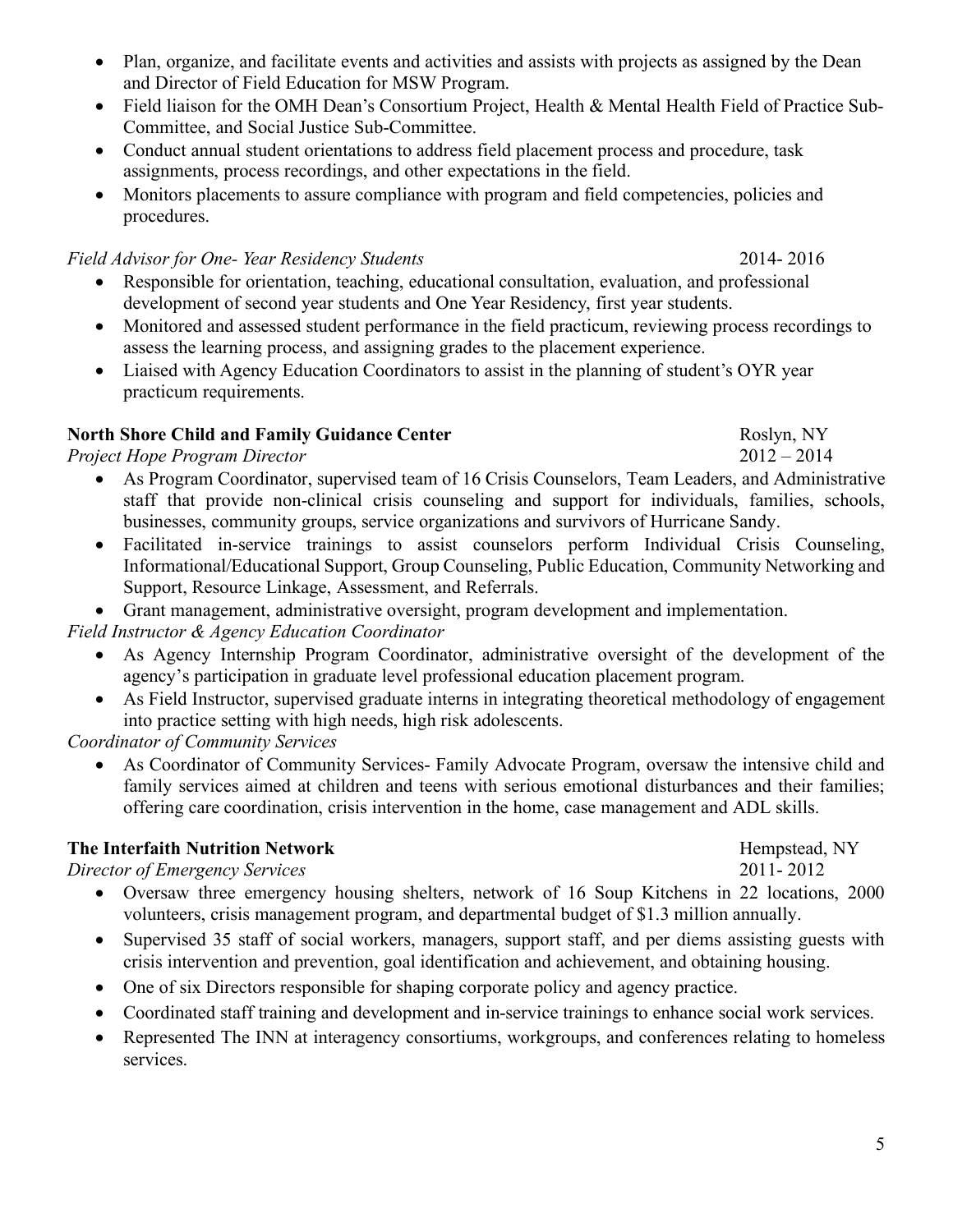## **New York State Office of Court Administration/Nassau County Family Court** Westbury, NY

*Project Director of Family Court Drug Courts* 2004 – 2011

- Oversaw administration of the Nassau County Juvenile Treatment Court; co-facilitated meetings with the planning team, CSAT funding meetings, and mentoring subcommittee meetings.
- Reclaiming Futures co-Project Director responsible for disseminating evidence based training into the community and advocating for coordinated, individualized treatment and community directed engagement.
- Supervised case management team, administered toxicology and Breathalyzer testing.
- Oversaw the implementation of the Adult Family Dependency Court, working with team coordinating care for respondents against whom CPS filed substance abuse neglect petitions.
- Provided supervision to team of 13 chemical dependency professionals and CASA child advocates whose duties include client entry into licensed treatment facilities, monitoring, case management, and bio-psychosocial assessments.
- Nassau County Child Protection/Substance Abuse Task Force member examining child safety and permanency issues in a macro organizational context where addiction is prevalent.

### **Crossings Recovery Centers** W. Hempstead, NY

*Senior Clinical Counselor*/*Managed Care Coordinator* 2003 –2004

- Conducted bio-psychosocial analysis, interviewed, assessed, and screened clients for placement into specific treatment programs.
- Facilitated groups for Comprehensive Treatment and Early Sobriety Groups.
- Managed Care Coordinator certifying client benefits and appealed denial of payment for services.

### **Human Services Centers, Inc.** East Elmhurst, NY

*Criminal Justice Liaison* 2001- 2002

- Liaison between Oueens Criminal Court and community based alternatives to incarceration treatment program.
- Interviewed defendants to verify District Attorney recommendation for Domestic Violence Counseling, Anger Management, Drug and Alcohol Treatment, and Parenting Skills.
- Viewed arrest records, criminal complaints, and supporting documentation to treatment plan.
- Scheduled defendant clients for initial intake and assessments.
- Presented written progress reports and clinical recommendations to varied court parts in regards to client attendance, participation, and program compliance.

## **ADDITIONAL EXPERIENCE**

## **New York State Office of Court Administration** Westbury, NY

*2nd Appellate Division Forensic Evaluator* 2011 – present

- Conduct court-appointed custody evaluations, supervised visitation, and forensic evaluations.
- Complete substantive addiction specific evaluations and reports.

## **Suffolk County Probation Department Hauppauge, NY**

*Evidence Based Intervention Unit Consultant (Grant funded/temporary)* 2009 – 2010

- Facilitated SAMHSA manualized anger management groups for adult offenders.
- Acted as clinical consultant for service referral and case planning/management.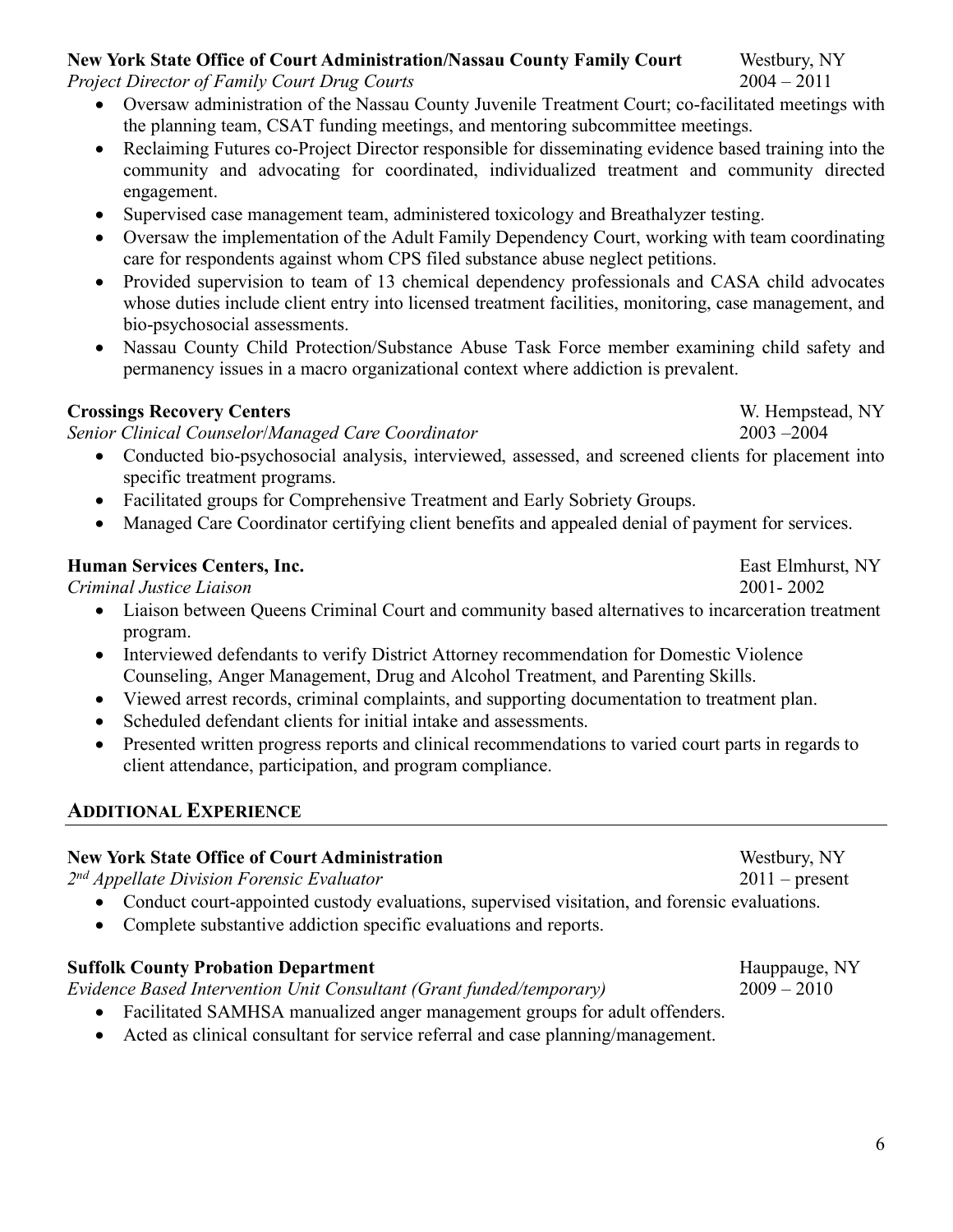2013 Barker Welfare Foundation Grant, \$10,000 awarded to North Shore Child and Family Guidance Center, Inc. for Hurricane Disaster Response

• Edited grant narrative and application

2008 Robert Wood Johnson Foundation Grant, over \$424,080 awarded by the Center for Substance Abuse Treatment to supplement funding of approximately \$900,000 to implement Reclaiming Futures Initiative

• Crafted the Program narrative and contributed to the Grant application budget, project timeline and roles and responsibilities of project

2005 Bureau of Justice Assistance Grant, \$185,000 awarded to Nassau County Family Drug Treatment Court Enhancement Grant

• Independently wrote the Grant narrative, Program Objectives, Performance Measures, Two- year Budget details and Budget narrative.

## **PROFESSIONAL AFFILIATIONS**

## **The Association of Family and Conciliation Courts 2018- 2019**

*New York Chapter Member*

• New York AFCC Chapter is the Association of Family and Conciliation Courts – the premier interdisciplinary and international association of professionals dedicated to the resolution of family conflict.

## **National Organization of Forensic Social Workers 2017- 2019**

*Member*

• The organization endeavors to advance social justice through the inter-professional collaboration of human service and legal systems.

## **Society for Social Work and Research 2016- 2018**

*Member*

• The Society for Social Work and Research advances, disseminates, and translates research that addresses issues of social work practice and policy and promotes a diverse, just, and equitable society.

## **National Association of Social Workers – NYS Chapter, Nassau Division 2004- Present**

*Diversity Committee* 2018- Present

- Help develop policies and procedures to inform the practices of the organization in its pursuit to achieve equity, accessibility, and representation of individuals from diverse backgrounds within all aspects of the association.
- Build the Chapters capacity for diversity through the development of partnerships and inclusion of nonmember representatives and organizations from diverse backgrounds.
- Educate members and non-members on current issues that impact historical or underrepresented population throughout the state.
- Develop and support programming which raises awareness regarding issues of diversity (e.g. recruitment and retention, cultural competence, institutional racism, oppression, equity and access.)

*Social Worker and the Courts Committee* 2018- 2019

- Social Worker & the Courts Specialty Practice Section inaugural Committee member, 2010
- May serve as content/subject matter experts for practice standards, policies, and continuing education resources and media commentaries.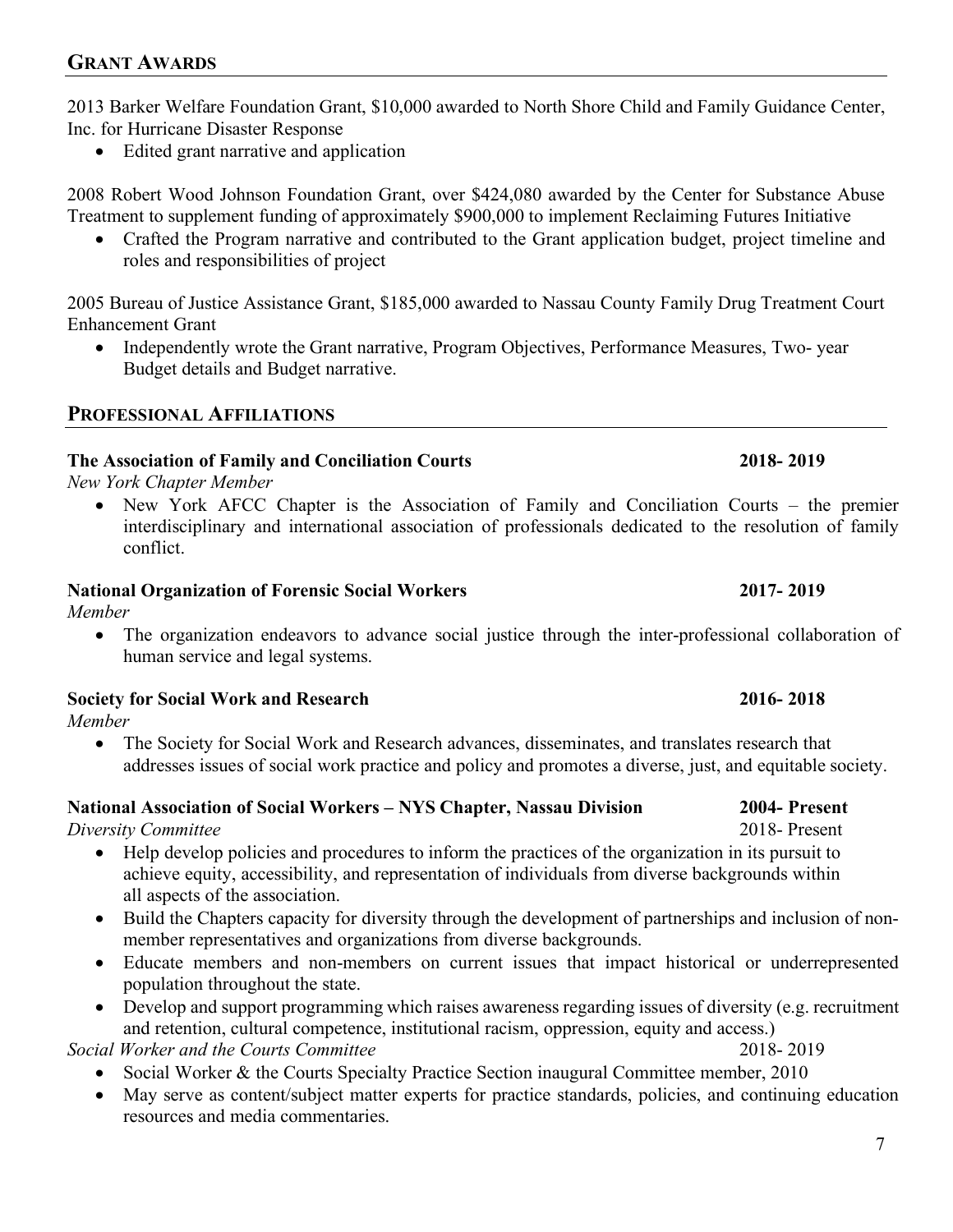#### • As Ambassador for the Social Justice, Administration, and Courts Online Community, may serve as contributing blogger.

- May be asked to generate interest in and participate in Sections' Twitter Chats.
- Occasionally serve as content providers for Sections news and information including writing or soliciting articles for the newsletters on a variety of different topics related to social work and social work practice.

*Nassau County Division Director* 2011 – 2013

- Elected chairperson of my local division steering committee to promote and advocate throughout New York State for the strength, unity, identity and status of the social work profession, the enhancement of social work practice, and policies, services and programs that promote social justice.
- Participated in annual budgeting process, oversee Division bookkeeping, accounting, and financial activities generating non-dues revenue.
- Member of the NYS Program Planning Committee.

## *Delegate to the National Assembly* 2009 – 2012

- Elected as a National representative to the decision-making bodies of NASW through which members set broad organizational policy, establish program priorities, and develop a collective stance on public and professional issues.
- Member of the NYS Advocacy and Government Relations Committee, 2011-2012.

## **COMMITTEES/TASKFORCES**

## **Adelphi University Social Justice Committee** 2017- Present

*Committee Member*

Doctoral Student Member of the Social Justice Committee, a student led consortium charged with organizing workshops, events, or activities dedicated to sharing information and topics relevant to the doctoral process, in addition to the inclusive nature of marginalization, power, privilege, and oppression.

## **Nassau County Disproportionate Minority Representation Project** 2010 – 2011

## *Executive Advisory Group Member*

This pilot project serves to heighten public awareness of the issue of overrepresentation of minority children and youth in the public child welfare and juvenile justice systems, and to alter conditions, policies, practices that may contribute to disproportionality in these systems.

## **Nassau County Probation Placement Review** 2008- 2011

*Committee Member*

Probation cases where placement and custodialization are being considered for juvenile offenders are discussed in a multi-disciplinary, multi-agency setting.

## **Nassau County Child Protection/Substance Abuse Task Force** 2006 – 2014

*Task Force Member*

Task- force that examines child safety and permanency issues in a macro organizational context where addiction is prevalent.

## **POST GRADUATE TRAINING**

## **CSWE's Learning Academy** 2017

*Managing a Field Education Program: A Training for New Field Directors*

The training addressed the responsibilities of a new field director, including gatekeeping, working with field sites, working with students and field instructors, and integrating field and classroom curriculum.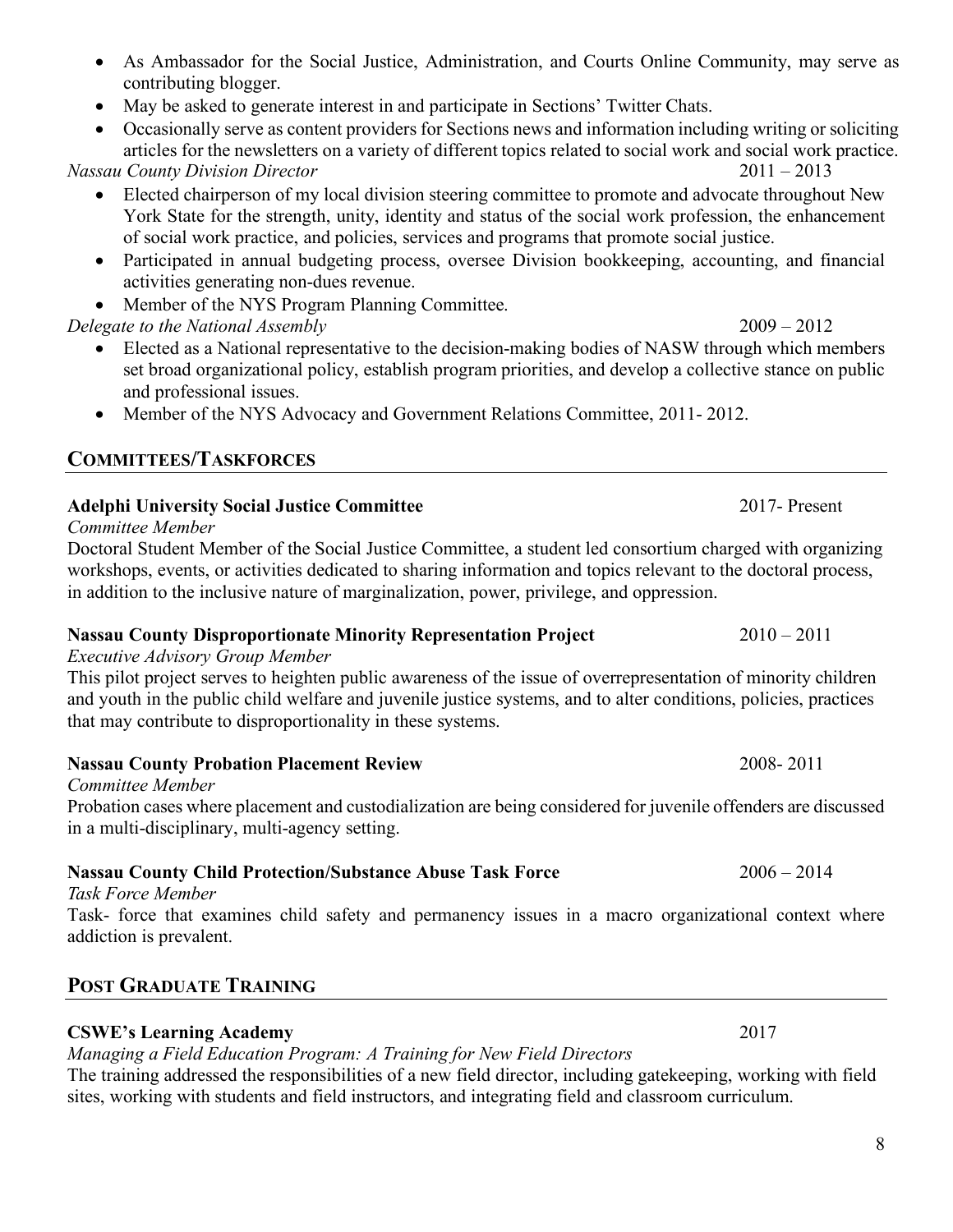#### **Fordham University,** *Graduate School of Social Service/Graduate School of Business* 2013 *Executive Education Training Certificate*

Sponsored by the School of Social Service and the Graduate School of Business Administration, The Fordham Center for Nonprofit Leaders is committed to helping its participants become effective nonprofit executives with leadership skills.

## **NYS OASAS** 2013

## *OMH Integrated Mental Health and Addiction Treatment Certificate*

Training helps practitioners gain a firm foundation in evidence-based integrated treatment for COD including screening and assessment, stage-wise treatment, motivational interviewing, and additional modules help clinical supervisors guide agency leaders through changes to ensure sustainability of integrated treatment.

## **Skills for Psychological Recover (SPR)** 2013

SPR is an evidence-informed modular approach to help children, adolescents, adults, and families in the weeks and months following disaster and trauma, after the period where Psychological First Aid (PFA) has been utilized. SPR is designed to help survivors gain skills to reduce ongoing distress and effectively cope with post-disaster stresses and adversities.

## **MRT – Moral Reconation Therapy** 2009

Treatment aimed at developing a person's positive self-identity, improve self-image and teach clients to use value-oriented behavior. This therapy has been used specifically with adults and teenagers involved in the criminal justice system.

### **Seminar in Field Instruction** 2009

## The SIFI educates Social Workers on adult learning styles and provides them with methods and techniques that are essential in teaching the skills required for competency in the Field; necessary to supervise social work interns.

**Strengthening Families** 2009 SFP is a manualized, evidence-based family skills training program found to significantly reduce problem behaviors, delinquency, and alcohol and drug abuse in children and to improve social competencies and school performance.

## **Hofstra University & Nassau Academy of Law** 2007

## *Child Permanency Mediation*

Training designed to promote the timely obtainment of safe, permanent living arrangements for children served by the child welfare system.

## **LEGAL INTERNSHIPS**

## **Supreme Court Justice Michelle Woodard, Nassau County** 2002- 2002

• Assisted in the preparation of Decisions on legal Motions and Judgments, established and maintained legal case files for the court, reviewed legal documents for the court including taking dictation from the law clerk and judge.

## **PROFESSIONAL RECOGNITION AND AWARDS**

- **2018** Selected for Doctoral Scholars Institute, St. Francisco, CA, June 2018
- **2017** Recipient of Marianne Welter Scholarship, Adelphi University